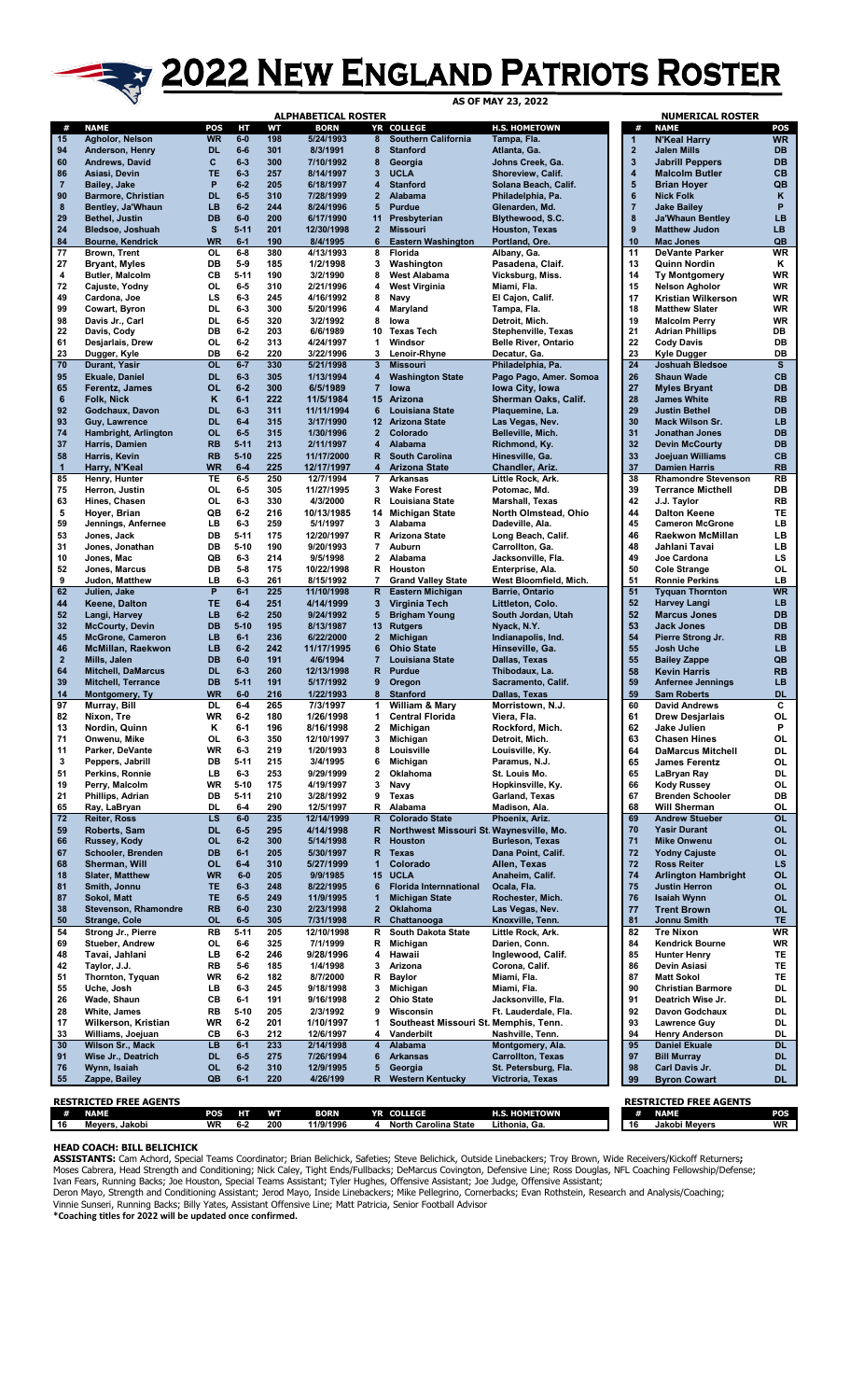## 2022 NUMERICAL ROSTER

|                         |                                                 |                        |                    |            | May 23, 2022           |            |                         |                                         |                              |
|-------------------------|-------------------------------------------------|------------------------|--------------------|------------|------------------------|------------|-------------------------|-----------------------------------------|------------------------------|
| #                       | <b>NAME</b>                                     | POS                    | HТ                 | WT         | <b>BORN</b>            | <b>AGE</b> | YR                      | <b>COLLEGE</b>                          | HOW ACQ.                     |
| 1                       | <b>N'Keal Harry</b>                             | <b>WR</b>              | $6-4$              | 225        | 12/17/1997             | 24         | $\overline{\mathbf{4}}$ | <b>Arizona State</b>                    | $D1 - 19$                    |
| $\overline{\mathbf{2}}$ | <b>Jalen Mills</b>                              | DB                     | $6-0$              | 191        | 4/6/1994               | 28         | $\overline{z}$          | <b>Louisiana State</b>                  | <b>UFA (PHI)-21</b>          |
| 3                       | <b>Jabrill Peppers</b>                          | <b>DB</b>              | $5 - 11$           | 215        | 3/4/1995               | 27         | 6                       | <b>Michigan</b>                         | <b>UFA (NYG)-22</b>          |
| 4                       | <b>Malcolm Butler</b>                           | <b>CB</b>              | $5 - 11$           | 190        | 3/2/1990               | 32         | 8                       | <b>West Alabama</b>                     | <b>FA-22</b>                 |
| 5<br>6                  | <b>Brian Hoyer</b>                              | QB                     | $6 - 2$<br>$6 - 1$ | 216<br>222 | 10/13/1985             | 36<br>37   | 14<br>15                | <b>Michigan State</b><br><b>Arizona</b> | <b>FA-21</b><br><b>FA-20</b> |
| $\overline{\mathbf{z}}$ | <b>Nick Folk</b>                                | K<br>P                 | $6 - 2$            | 205        | 11/5/1984              |            | $\overline{\mathbf{4}}$ | <b>Stanford</b>                         | D5b-19                       |
| 8                       | <b>Jake Bailey</b>                              | LB                     | $6 - 2$            | 244        | 6/18/1997              | 24<br>25   | 5                       | <b>Purdue</b>                           | D5-18                        |
| 9                       | <b>Ja'Whaun Bentley</b><br><b>Matthew Judon</b> | <b>LB</b>              | $6 - 3$            | 261        | 8/24/1996<br>8/15/1992 | 29         | $\overline{\mathbf{z}}$ | <b>Grand Valley State</b>               | <b>UFA (BAL)-21</b>          |
| 10                      | <b>Mac Jones</b>                                | QB                     | $6 - 3$            | 214        | 9/5/1998               | 23         | $\overline{2}$          | <b>Alabama</b>                          | D1-21                        |
| 11                      | <b>DeVante Parker</b>                           | <b>WR</b>              | $6-3$              | 219        | 1/20/1993              | 29         | 8                       | Louisville                              | <b>TR (MIA)-22</b>           |
| 13                      | <b>Quinn Nordin</b>                             | Κ                      | $6 - 1$            | 196        | 8/16/1999              | 22         | 2                       | Michigan                                | FA-21                        |
| 14                      | <b>Ty Montgomery</b>                            | <b>WR</b>              | $6-0$              | 216        | 1/22/1993              | 29         | 8                       | <b>Stanford</b>                         | <b>UFA (NO)-22</b>           |
| 15                      | <b>Nelson Agholor</b>                           | <b>WR</b>              | 6-0                | 198        | 5/24/1993              | 28         | 8                       | Southern California                     | <b>UFA (LV)-21</b>           |
| 17                      | Kristian Wilkerson                              | <b>WR</b>              | $6 - 2$            | 201        | 1/10/1997              | 25         | $\mathbf{1}$            | Southeast Missouri State                | <b>FA-20</b>                 |
| 18                      | <b>Matthew Slater</b>                           | WR                     | 6-0                | 205        | 9/9/1985               | 36         | 15                      | <b>UCLA</b>                             | D5-08                        |
| 19                      | <b>Malcolm Perry</b>                            | <b>WR</b>              | $5 - 10$           | 175        | 4/19/1997              | 25         | з                       | Navy                                    | <b>FA-22</b>                 |
| 21                      | <b>Adrian Phillips</b>                          | DB                     | $5 - 11$           | 210        | 3/28/1992              | 30         | 9                       | <b>Texas</b>                            | UFA (LAC)-20                 |
| 22                      | <b>Cody Davis</b>                               | DB                     | $6 - 2$            | 203        | 6/6/1989               | 32         | 10                      | <b>Texas Tech</b>                       | UFA (JAX)-20                 |
| 23                      | <b>Kyle Dugger</b>                              | DB                     | $6 - 2$            | 220        | 3/22/1996              | 26         | 3                       | Lenoir-Rhyne                            | D2a-20                       |
| 24                      | <b>Joshuah Bledsoe</b>                          | $\mathbf{s}$           | $5 - 11$           | 201        | 12/30/1998             | 23         | $\overline{2}$          | <b>Missouri</b>                         | D6a-21                       |
| 26                      | <b>Shaun Wade</b>                               | <b>CB</b>              | $6 - 1$            | 191        | 9/16/1998              | 23         | $\overline{2}$          | <b>Ohio State</b>                       | <b>TR (BAL)-21</b>           |
| 27                      | <b>Myles Bryant</b>                             | <b>DB</b>              | $5-9$              | 185        | 1/2/1998               | 24         | $\overline{\mathbf{3}}$ | Washington                              | <b>FA-20</b>                 |
| 28                      | <b>James White</b>                              | <b>RB</b>              | $5 - 10$           | 205        | 2/3/1992               | 30         | 9                       | <b>Wisconsin</b>                        | D4b-14                       |
| 29                      | <b>Justin Bethel</b>                            | <b>DB</b>              | $6-0$              | 200        | 6/17/1990              | 31         | 11                      | Presbyterian                            | <b>FA-19</b>                 |
| 30                      | <b>Mack Wilson Sr.</b>                          | LB                     | $6 - 1$            | 233        | 2/14/1998              | 24         | $\overline{\mathbf{4}}$ | <b>Alabama</b>                          | <b>TR (CLE)-22</b>           |
| 31                      | <b>Jonathan Jones</b>                           | DB                     | $5 - 10$           | 190        | 9/20/1993              | 28         | $\overline{z}$          | <b>Auburn</b>                           | <b>FA-16</b>                 |
| 32                      | <b>Devin McCourty</b>                           | <b>DB</b>              | $5 - 10$           | 195        | 8/13/1987              | 34         | 13                      | <b>Rutgers</b>                          | D1-10                        |
| 33                      | <b>Joejuan Williams</b>                         | <b>CB</b>              | $6 - 3$            | 212        | 12/6/1997              | 24         | $\overline{\mathbf{4}}$ | <b>Vanderbilt</b>                       | $D2 - 19$                    |
| 37                      | <b>Damien Harris</b>                            | <b>RB</b>              | $5 - 11$           | 213        | 2/11/1997              | 25         | 4                       | <b>Alabama</b>                          | D3b-19                       |
| 38                      | <b>Rhamondre Stevenson</b>                      | RB                     | $6-0$              | 230        | 2/23/1998              | 24         | $\overline{\mathbf{2}}$ | <b>Oklahoma</b>                         | D4-21                        |
| 39                      | <b>Terrance Mitchell</b>                        | DB                     | 5-11               | 191        | 5/17/1992              | 30         | 9                       | Oregon                                  | FA-22                        |
| 42                      | J.J. Taylor                                     | <b>RB</b>              | $5-6$              | 185        | 1/4/1998               | 24         | 3                       | <b>Arizona</b>                          | <b>FA-20</b>                 |
| 44                      | <b>Dalton Keene</b>                             | <b>TE</b>              | $6-4$              | 251        | 4/14/1999              | 23         | 3                       | Virginia Tech                           | D3c-20                       |
| 45                      | <b>Cameron McGrone</b>                          | LB                     | $6 - 1$            | 236        | 6/22/2000              | 21         | $\mathbf{2}$            | Michigan                                | D5-21                        |
| 46                      | <b>Raekwon McMillan</b>                         | LB                     | $6 - 2$            | 242        | 11/17/1995             | 26         | 6                       | <b>Ohio State</b>                       | <b>UFA (LV)-21</b>           |
| 48                      | Jahlani Tavai                                   | LB                     | $6 - 2$            | 246        | 9/28/1996              | 25         | 4                       | Hawaii                                  | FA-21                        |
| 49                      | Joe Cardona                                     | LS                     | $6 - 3$            | 245        | 4/16/1992              | 30         | 8                       | Navy                                    | D5-15                        |
| 50                      | <b>Cole Strange</b>                             | 0L                     | 6-5                | 305        | 7/31/1998              | 23         | R                       | Chattanooga                             | D1-22                        |
| 51                      | <b>Ronnie Perkins</b>                           | <b>LB</b>              | $6-3$              | 253        | 9/29/1999              | 22         | $\overline{2}$          | <b>Oklahoma</b>                         | D3-21                        |
| 51                      | <b>Tyquan Thornton</b>                          | <b>WR</b>              | $6 - 2$            | 182        | 8/7/2000               | 21         | R                       | <b>Baylor</b>                           | D2-22                        |
| 52                      | <b>Harvey Langi</b>                             | <b>LB</b>              | $6 - 2$            | 250        | 9/24/1992              | 29         | 5                       | <b>Brigham Young</b>                    | <b>FA-21</b>                 |
| 52                      | <b>Marcus Jones</b>                             | <b>DB</b>              | $5-8$              | 175        | 10/22/1998             | 23         | $\mathbf R$             | <b>Houston</b>                          | D3-22                        |
| 53                      | <b>Jack Jones</b>                               | DB                     | $5 - 11$           | 175        | 12/20/1997             | 24         | $\mathbf R$             | <b>Arizona State</b>                    | D4a-22                       |
| 54                      | Pierre Strong Jr.                               | <b>RB</b>              | $5 - 11$           | 205        | 12/10/1998             | 23         | R                       | <b>South Dakota State</b>               | D4b-22                       |
| 55                      | <b>Josh Uche</b>                                | <b>LB</b>              | $6 - 3$            | 245        | 9/18/1998              | 23         | 3                       | <b>Michigan</b>                         | D2b-20                       |
| 55                      | <b>Bailey Zappe</b>                             | QB                     | $6-1$              | 220        | 4/26/1999              | 23         | $\mathbf R$             | <b>Western Kentucky</b>                 | D4c-22                       |
| 58                      | <b>Kevin Harris</b>                             | <b>RB</b>              | $5 - 10$           | 225        | 11/17/2000             | 21         | $\mathbf R$             | <b>South Carolina</b>                   | D6a-22                       |
| 59                      | <b>Anfernee Jennings</b>                        | <b>LB</b>              | $6 - 3$            | 259        | 5/1/1997               | 25         | 3                       | <b>Alabama</b>                          | D3a-20                       |
| 59                      | <b>Sam Roberts</b>                              | <b>DL</b>              | $6-5$              | 295        | 4/14/1998              | 24         | R.                      | Northwest Missouri St.                  | <b>D6b-22</b>                |
| 60                      | <b>David Andrews</b>                            | C                      | $6-3$              | 300        | 7/10/1992              | 29         | 8                       | Georgia                                 | <b>FA-15</b>                 |
| 61                      | <b>Drew Desjarlais</b>                          | 0L                     | $6 - 2$            | 313        | 4/24/1997              | 25         | 1                       | Windsor                                 | <b>FA-22</b>                 |
| 62                      | <b>Jake Julien</b>                              | P                      | $6 - 1$            | 225        | 11/10/1998             | 23         | R                       | Eastern Michigan                        | <b>FA-22</b>                 |
| 63                      | <b>Chasen Hines</b>                             | 0L                     | $6 - 3$            | 330        | 4/3/2000               | 22         | R                       | Louisiana State                         | D6c-22<br><b>FA-22</b>       |
| 64                      | <b>DaMarcus Mitchell</b>                        | <b>DL</b><br><b>OL</b> | $6-3$<br>$6 - 2$   | 260        | 12/13/1998             | 23         | R<br>7                  | Purdue                                  |                              |
| 65<br>65                | <b>James Ferentz</b>                            | DL                     | 6-4                | 300<br>290 | 6/5/1989               | 32<br>24   | R                       | Iowa<br><b>Alabama</b>                  | <b>FA-22</b><br><b>FA-22</b> |
| 66                      | LaBryan Ray                                     | 0L                     | $6 - 2$            | 300        | 12/5/1997              | 24         | R                       |                                         | <b>FA-22</b>                 |
| 67                      | <b>Kody Russey</b><br><b>Brenden Schooler</b>   | DB                     | $6 - 1$            | 205        | 5/14/1998              | 24         | R                       | <b>Houston</b><br><b>Texas</b>          | <b>FA-22</b>                 |
| 68                      | <b>Will Sherman</b>                             | 0L                     | 6-4                | 310        | 5/30/1997<br>5/27/1999 | 22         | 1                       | Colorado                                | D6b-21                       |
| 69                      | <b>Andrew Stueber</b>                           | <b>OL</b>              | $6-6$              | 325        | 7/1/1999               | 22         | R                       | <b>Michigan</b>                         | D7-22                        |
| 70                      | <b>Yasir Durant</b>                             | <b>OL</b>              | $6 - 7$            | 330        | 5/21/1998              | 24         | 3                       | <b>Missouri</b>                         | <b>TR (KC)-21</b>            |
| 71                      | <b>Mike Onwenu</b>                              | <b>OL</b>              | $6 - 3$            | 350        | 12/10/1997             | 24         | 3                       | <b>Michigan</b>                         | <b>D6a-20</b>                |
| 72                      | <b>Yodny Cajuste</b>                            | <b>OL</b>              | $6-5$              | 310        | 2/21/1996              | 26         | 4                       | <b>West Virginia</b>                    | D3c-19                       |
| 72                      | <b>Ross Reiter</b>                              | LS                     | $6-0$              | 235        | 12/14/1999             | 22         | $\mathbf R$             | <b>Colorado State</b>                   | <b>FA-22</b>                 |
| 74                      | <b>Arlington Hambright</b>                      | <b>OL</b>              | $6-5$              | 315        | 1/30/1996              | 26         | $\overline{\mathbf{2}}$ | <b>Colorado</b>                         | <b>FA-22</b>                 |
| 75                      | <b>Justin Herron</b>                            | <b>OL</b>              | $6-5$              | 305        | 11/27/1995             | 26         | 3                       | <b>Wake Forest</b>                      | <b>D6b-20</b>                |
| 76                      | <b>Isaiah Wynn</b>                              | <b>OL</b>              | $6 - 2$            | 310        | 12/9/1995              | 26         | 5                       | Georgia                                 | D1a-18                       |
| 77                      | <b>Trent Brown</b>                              | <b>OL</b>              | $6-8$              | 380        | 4/13/1993              | 29         | 8                       | <b>Florida</b>                          | <b>TR (LV)-21</b>            |
| 81                      | Jonnu Smith                                     | <b>TE</b>              | $6 - 3$            | 248        | 8/22/1995              | 26         | $6\phantom{1}$          | <b>Florida International</b>            | <b>UFA (TEN)-21</b>          |
| 82                      | <b>Tre Nixon</b>                                | <b>WR</b>              | $6 - 2$            | 180        | 1/26/1998              | 24         | 1                       | <b>Central Florida</b>                  | D7-21                        |
| 84                      | <b>Kendrick Bourne</b>                          | <b>WR</b>              | $6 - 1$            | 190        | 8/4/1995               | 26         | 6                       | <b>Eastern Washington</b>               | <b>UFA (SF)-21</b>           |
| 85                      | <b>Hunter Henry</b>                             | TE                     | 6-5                | 250        | 12/7/1994              | 27         | 7                       | <b>Arkansas</b>                         | <b>UFA (LAC)-21</b>          |
| 86                      | <b>Devin Asiasi</b>                             | TE                     | 6-3                | 257        | 8/14/1997              | 24         | 3                       | <b>UCLA</b>                             | D3b-20                       |
| 87                      | <b>Matt Sokol</b>                               | TE                     | 6-5                | 249        | 11/9/1995              | 26         | $\mathbf{1}$            | Michigan State                          | CW (DET)-22                  |
| 90                      | <b>Christian Barmore</b>                        | DL                     | 6-5                | 310        | 7/28/1999              | 22         | $\mathbf{2}$            | Alabama                                 | D2-21                        |
| 91                      | Deatrich Wise Jr.                               | DL                     | $6-5$              | 275        | 7/26/1994              | 27         | 6                       | Arkansas                                | D4-17                        |
| 92                      | Davon Godchaux                                  | DL                     | 6-3                | 311        | 11/11/1994             | 27         | 6                       | Louisiana State                         | UFA (MIA)-21                 |
| 93                      | <b>Lawrence Guy</b>                             | DL                     | 6-4                | 315        | 3/17/1990              | 32         | 12                      | <b>Arizona State</b>                    | <b>UFA (BAL)-17</b>          |
| 94                      | <b>Henry Anderson</b>                           | DL                     | 6-6                | 301        | 8/3/1991               | 30         | 8                       | <b>Stanford</b>                         | FA-21                        |
| 95                      | <b>Daniel Ekuale</b>                            | <b>DL</b>              | $6 - 3$            | 305        | 1/13/1994              | 28         | $\overline{\mathbf{4}}$ | <b>Washington State</b>                 | <b>FA-22</b>                 |
| 97                      | <b>Bill Murray</b>                              | <b>DL</b>              | $6-4$              | 265        | 7/3/1997               | 24         | $\mathbf{1}$            | <b>William &amp; Mary</b>               | <b>FA-21</b>                 |
| 98                      | <b>Carl Davis Jr.</b>                           | <b>DL</b>              | $6-5$              | 320        | 3/2/1992               | 30         | 8                       | Iowa                                    | <b>FA-20</b>                 |
| 99                      | <b>Byron Cowart</b>                             | <b>DL</b>              | $6 - 3$            | 300        | 5/20/1996              | 26         | $\overline{\mathbf{4}}$ | <b>Maryland</b>                         | D5a-19                       |
|                         |                                                 |                        |                    |            |                        |            |                         |                                         |                              |
|                         | <b>RESTRICTED FREE AGENTS</b>                   |                        |                    |            |                        |            |                         |                                         |                              |

**RESERVING**<br> **RESERVING**<br> **RESERVING**<br> **RESERVING**<br> **RESERVING**<br> **RESERVING**<br> **RESERVING # NAME POS HT WT BORN AGE YR COLLEGE HOW ACQ. Jakobi Meyers WR 6-2 200 11/9/1996 25 4 North Carolina State FA-19**